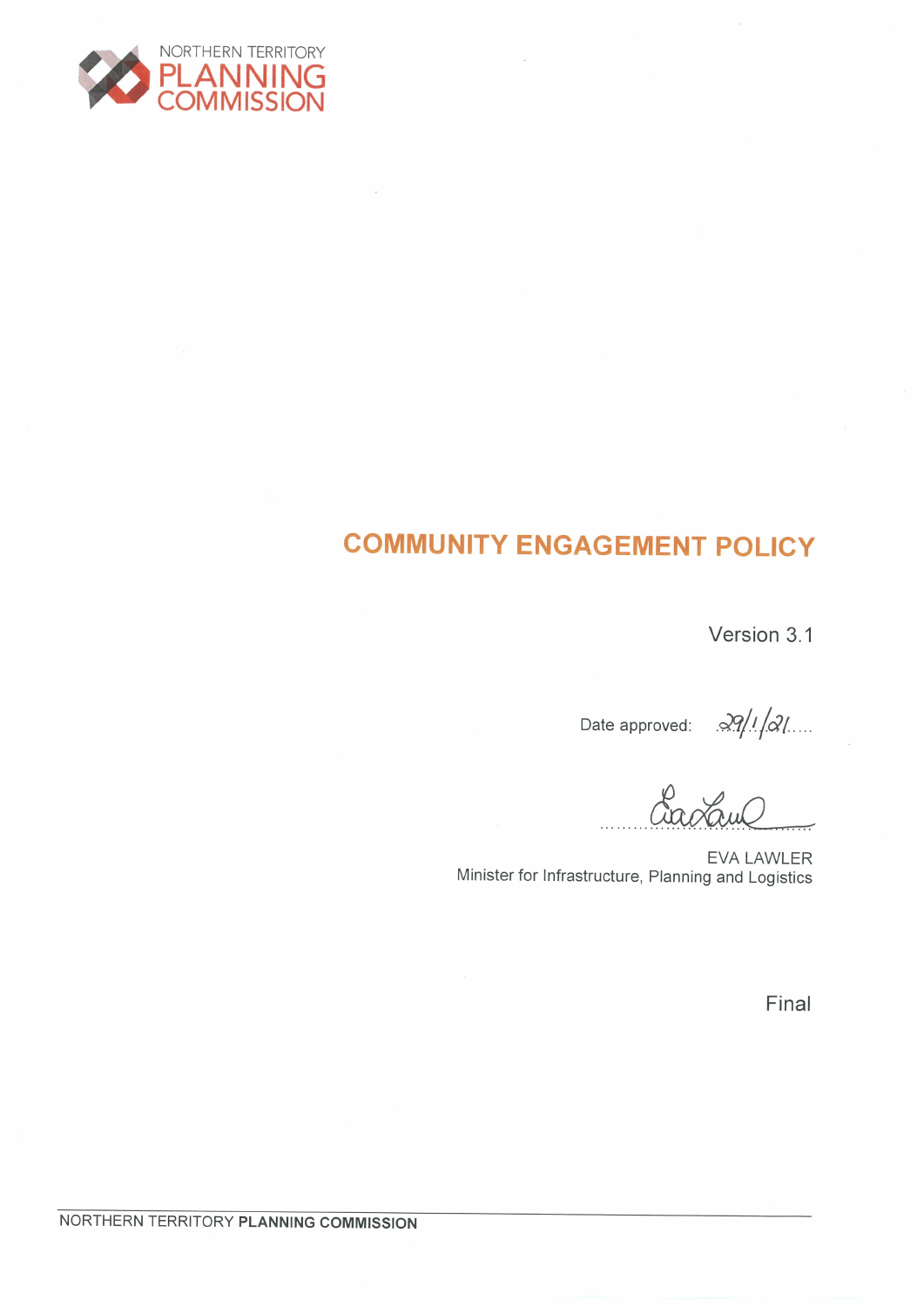#### **Contact for enquiries and proposed changes**

For information regarding this document or if you have any questions or suggestions regarding the content, please contact the following:

Name: Manager, Project Coordination

Contact details: 08 8924 7540

#### **Version Control**

| <b>Version</b> Date |            | <b>Details</b>                                                                                                                                      |
|---------------------|------------|-----------------------------------------------------------------------------------------------------------------------------------------------------|
| 1.0                 | 24.04.2013 |                                                                                                                                                     |
| 2.0                 | 14.04.2015 | Full review of policy.<br>Inclusion of reference to IAP2<br>Endorsed by NTPC                                                                        |
| 3.0                 | 13.08.2020 | <b>DRAFT</b><br>Review and update, including amendments to style, references to templates and tools<br>NTPC consideration – endorsed with amendment |
| 3.1                 | 29.01.2021 | Approved by the Minister for Infrastructure, Planning and Logistics under section 81L(2)<br>of the Planning Act 1999                                |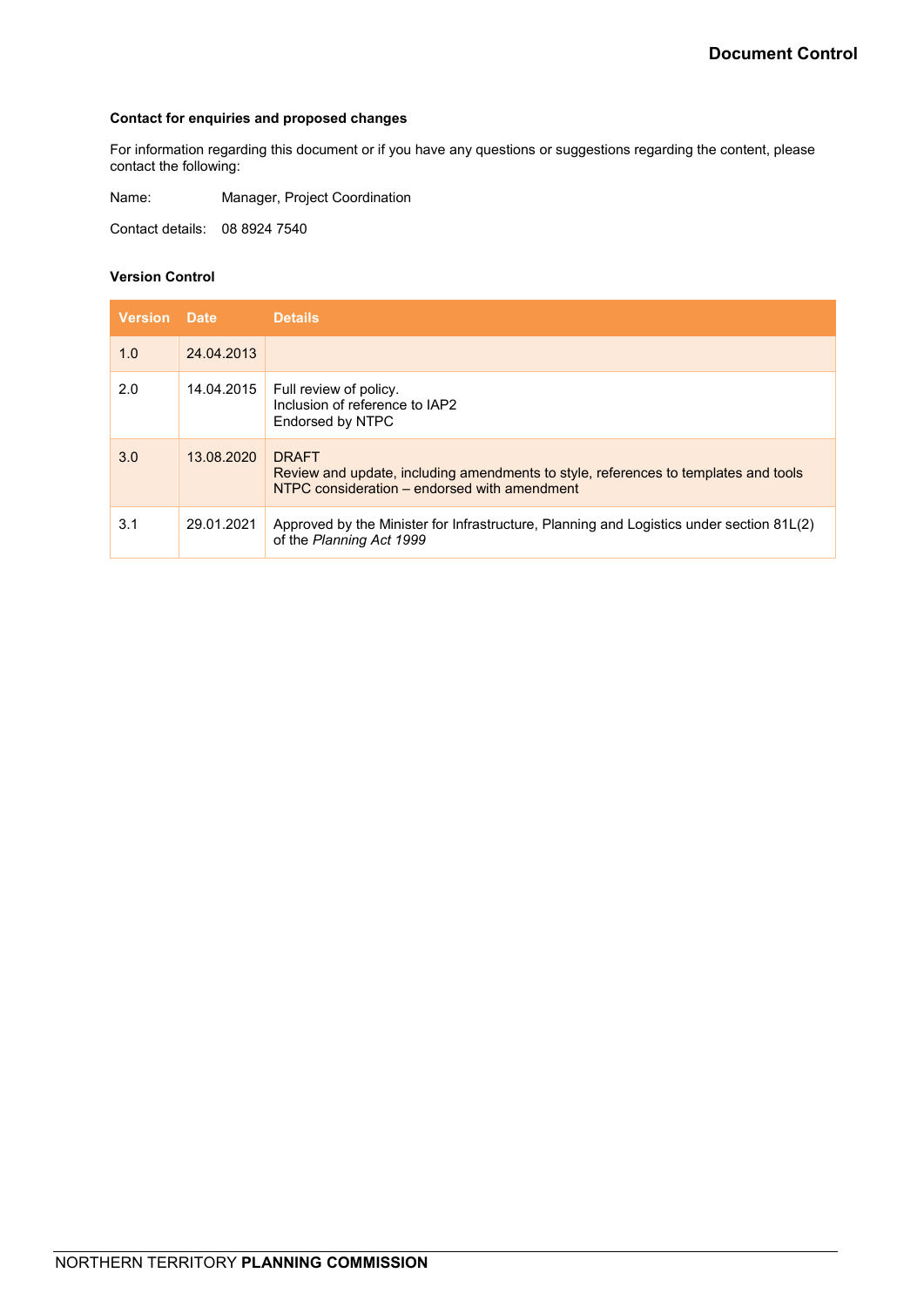| $\mathbf{1}$ .                                                          |                                 |  |  |  |  |  |
|-------------------------------------------------------------------------|---------------------------------|--|--|--|--|--|
| 2.                                                                      |                                 |  |  |  |  |  |
| 3.                                                                      |                                 |  |  |  |  |  |
|                                                                         | 3.1<br>3.2<br>3.3<br>3.4<br>3.5 |  |  |  |  |  |
| 4.                                                                      |                                 |  |  |  |  |  |
|                                                                         | 4.1<br>4.2<br>4.3<br>4.4        |  |  |  |  |  |
| 5.                                                                      |                                 |  |  |  |  |  |
|                                                                         | 5.1<br>5.2<br>5.3<br>5.4        |  |  |  |  |  |
| 6.                                                                      |                                 |  |  |  |  |  |
| Appendix A - Key items for inclusion in Community Engagement Strategy 8 |                                 |  |  |  |  |  |
|                                                                         |                                 |  |  |  |  |  |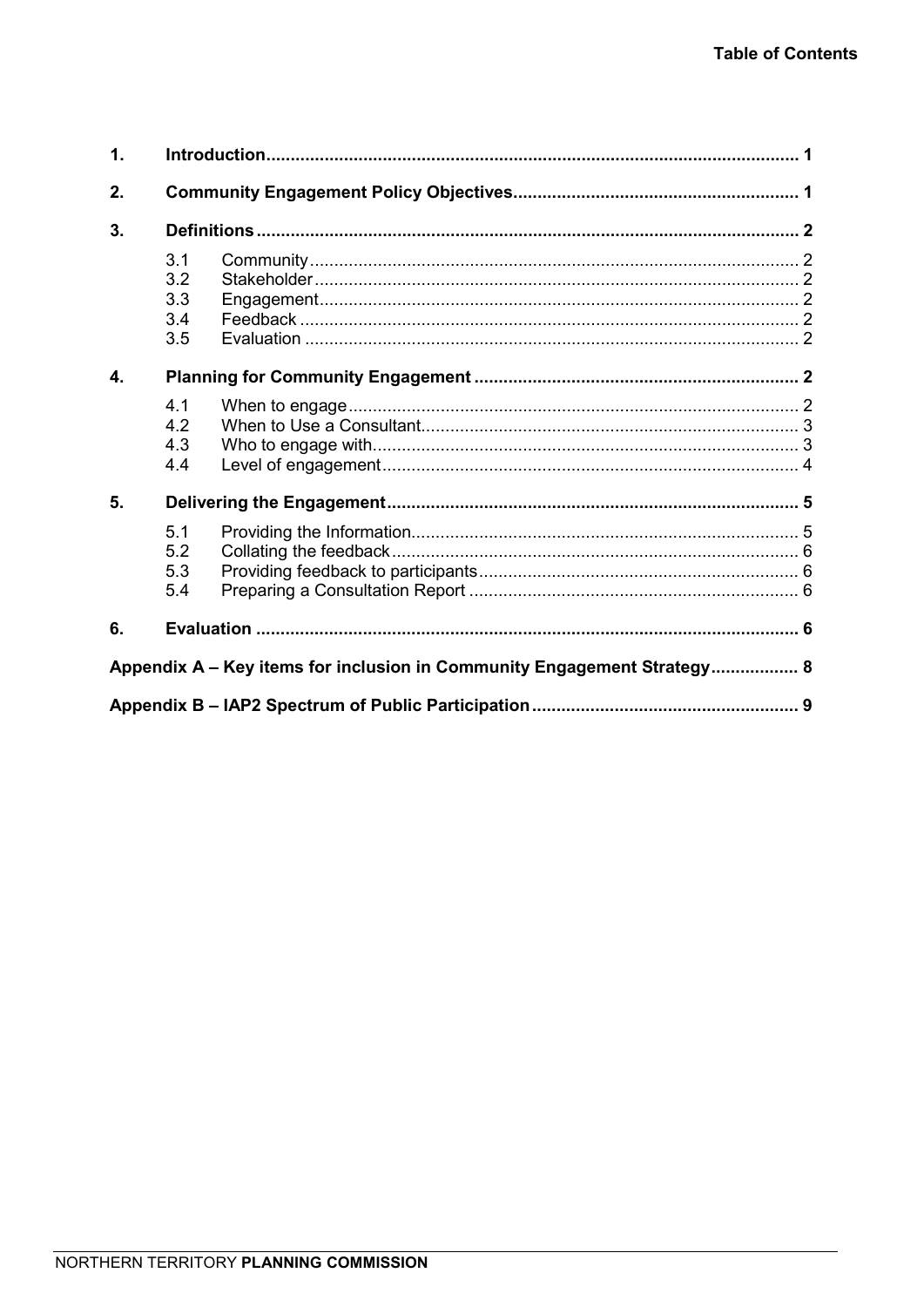## <span id="page-3-0"></span>**1. Introduction**

Consultation with the community is one of the primary functions of the Northern Territory Planning Commission (NTPC). The *Planning Act 1999* (The Act) states that the NTPC must carry out community consultation before preparing strategic plans, guidelines and assessment criteria for inclusion in the NT Planning Scheme. The Act also states the Commission must decide the appropriate method and extent of the consultation, taking into account the proposed integrated strategic plan, guidelines or assessment criteria being considered.

NTPC acknowledges the importance of engaging effectively with the community, to ensure that all views and concerns are allowed due representation when making decisions that will affect the community. The vision, principles and goals of NTPC (as identified in the NTPC Strategic Plan) are to be, inter alia, proactive and consultative.

This Community Engagement Policy (CEP) has been prepared to provide the community with a clear understanding of the NTPC commitment to effective engagement, by clearly outlining when, and at what level, engagement will occur. This Policy will also guide NTPC members and staff in the procedures for developing and managing engagement strategies for individual NTPC projects.

## <span id="page-3-1"></span>**2. Community Engagement Policy Objectives**

This CEP outlines the way in which NTPC will engage the community in the development and/or assessment of integrated strategic plans, planning proposals, projects or policies:

The objectives of this Policy are to:

- establish quidelines and standard practices for engagement with the community;
- ensure that standard engagement practices are implemented by NTPC staff and representatives;
- ensure the type and level of engagement undertaken is suitable, appropriate, respectful and inclusive;
- ensure the consultation process allows the community to access relevant information about the project, in appropriate formats, to participate in a meaningful way;
- indicate levels of engagement offered; i.e. how NTPC will listen, involve and seek feedback from the community in engagement processes;
- ensure NTPC accurately records feedback from consultation and considers the feedback in any deliberations, decisions and/or recommendations; and
- establish criteria to evaluate the effectiveness of the consultation.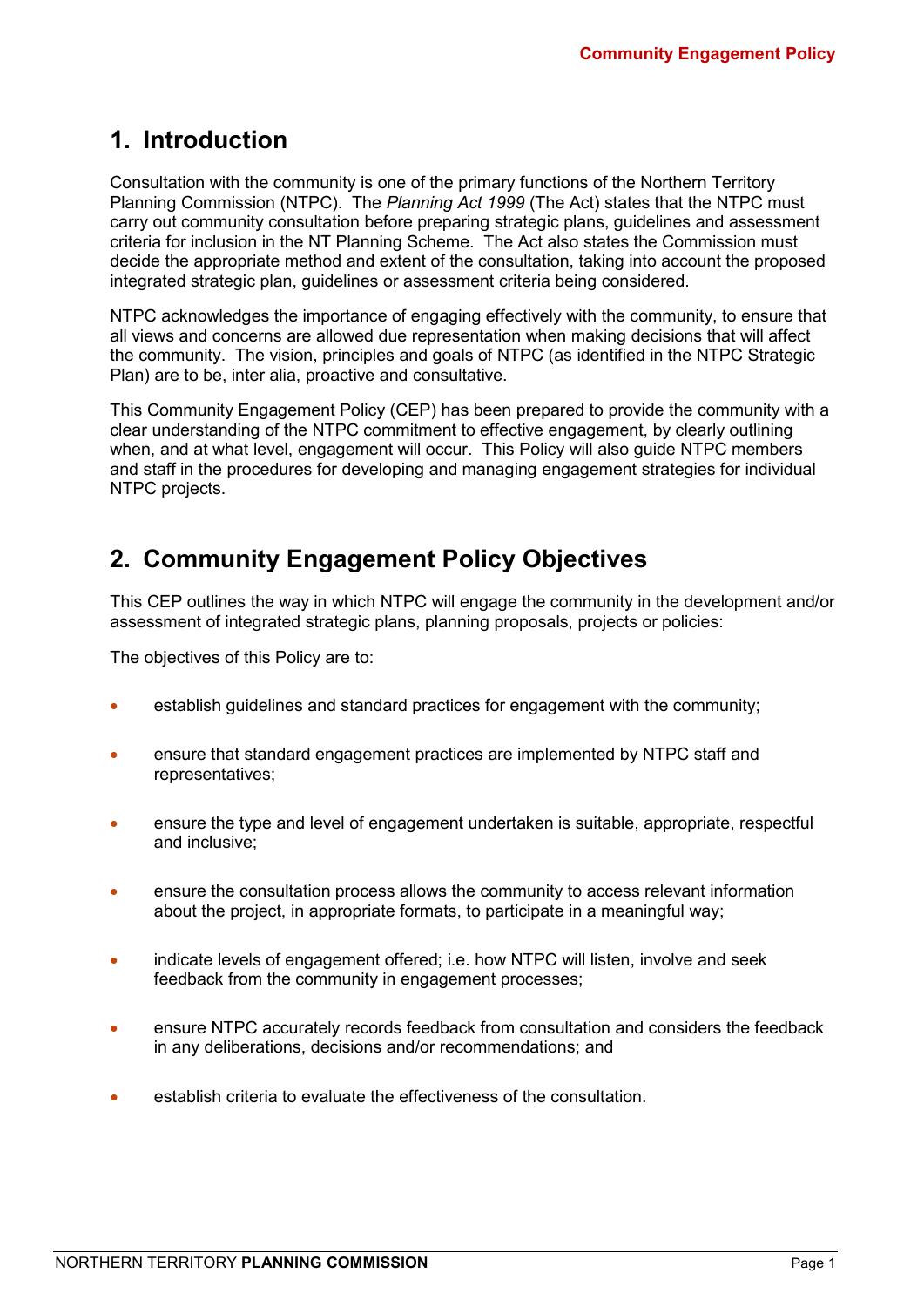## <span id="page-4-0"></span>**3. Definitions**

### <span id="page-4-1"></span>**3.1 Community**

The community is defined as people who, or wish to, live, work and invest in the Northern Territory. The community includes residents, government agencies, private sector and nongovernment agencies.

### <span id="page-4-2"></span>**3.2 Stakeholder**

A Stakeholder is a person or group who may be affected by, or have a specific interest in, the plan or project under consideration.

### <span id="page-4-3"></span>**3.3 Engagement**

Engagement refers to the process of involving stakeholders and the community in the development of strategic plans, policies and projects undertaken by NTPC. It is an active exchange of information that will help inform recommendations made by NTPC.

### <span id="page-4-4"></span>**3.4 Feedback**

The process of communication whereby a stakeholder or member of the public that has been consulted is given the opportunity to agree or disagree, ask a question, or otherwise provide information to the NTPC in the communication process. Feedback may be in oral or written form.

### <span id="page-4-5"></span>**3.5 Evaluation**

The process of assessing consultation and engagement activities against set standards. Evaluations can assess the actual processes used to obtain ideas, opinions, beliefs and decisions for quality such as inclusiveness, informed decision-making, accuracy, and representativeness.

## <span id="page-4-6"></span>**4. Planning for Community Engagement**

A Community Engagement Strategy (CES) will be developed and endorsed by the NTPC at the beginning of each engagement process. Appendix A outlines the key items for inclusion in the CES.

In developing a CES, the NTPC will have regard to the International Association for Public Participation (IAP2) Core Values, the IAP2 Public Participation Spectrum and the NT Government Remote Engagement and Coordination Strategy

### <span id="page-4-7"></span>**4.1 When to engage**

NTPC will engage with the community when developing or preparing the following plans or documents, as considered appropriate by the NTPC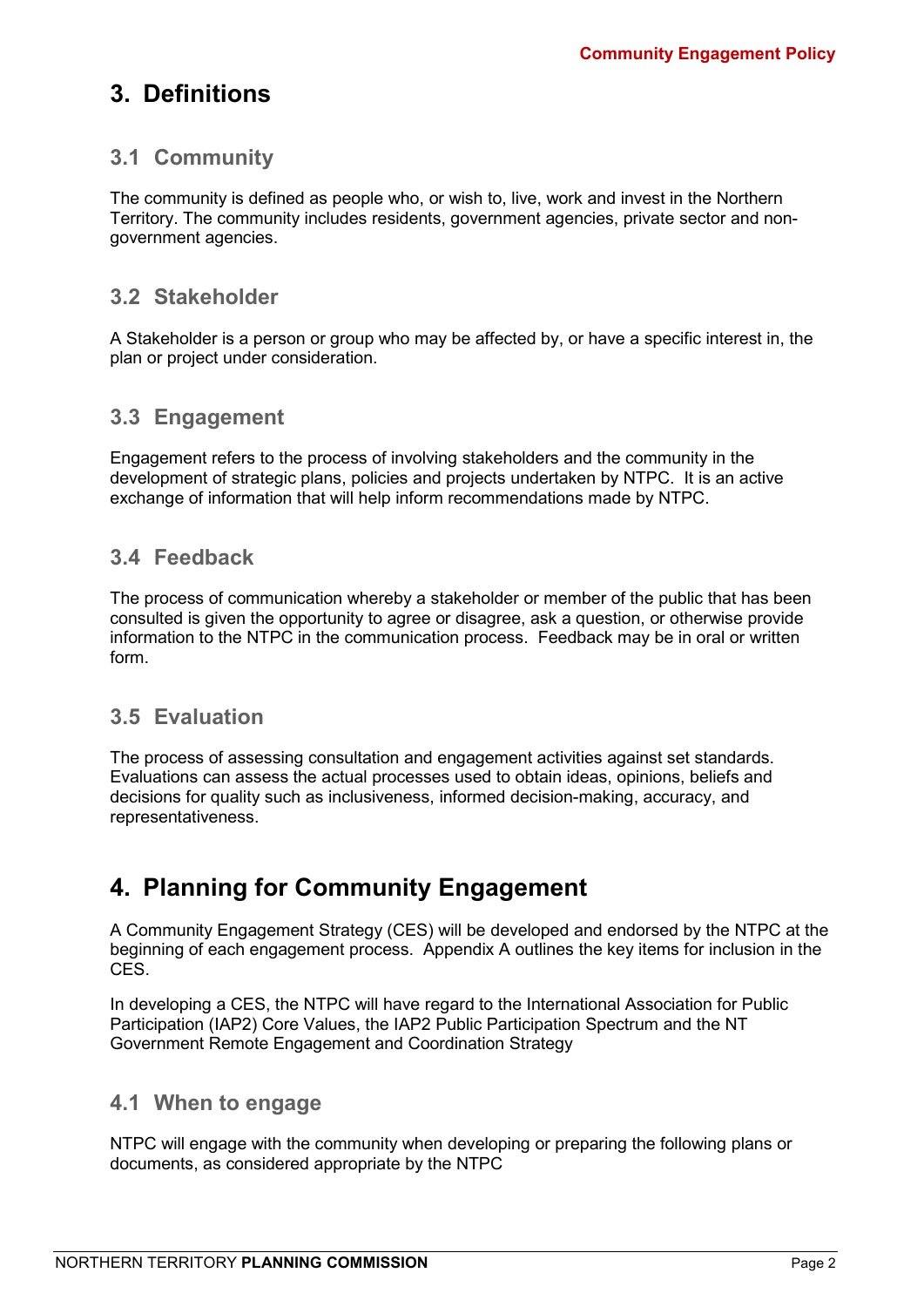- Strategic Plans intended for inclusion within the Strategic Framework of the NT Planning Scheme 2020, including, but not limited to:
	- o Regional Plans;
	- o Sub Regional Plans;
	- o Area Plans;
- planning policies intended for inclusion within the Strategic Framework of the NT Planning Scheme 2020, guidelines and proposals;
- any other matter determined by the NTPC; and
- any other matter for which the NT Minister for Infrastructure, Planning and Logistics requests the NTPC consult with the community.

Community engagement will occur as early in the planning process as possible to ensure the community has ample time to consider the information and provide feedback to the NTPC. This will ensure the feedback is considered in the decision making process.

### <span id="page-5-0"></span>**4.2 When to Use a Consultant**

NTPC will determine if the engagement process will be delivered using internal resources or external consultants, or a combination, at the beginning of the planning process.

The Manager Project Coordination will be responsible for deciding if an external consultant is to be engaged, in consultation with the Director Communications, Media and Engagement and the Director Lands Planning, or other suitably qualified senior staff.

The following criteria will be considered when deciding if an external consultant will be engaged by NTPC:

- the complexity or scale of the engagement process being undertaken
- the availability and experience of internal resources
- the allocated budget for the project

External consultants will be provided with a copy of this policy, and any endorsed CES, to ensure the engagement process is conducted in accordance with the endorsed Policy.

### <span id="page-5-1"></span>**4.3 Who to engage with**

NTPC Secretariat maintains a list of key stakeholders (other than residents). Key stakeholders include, but are not limited to:

- residents: MLAs:
- Local Government;

industry associations;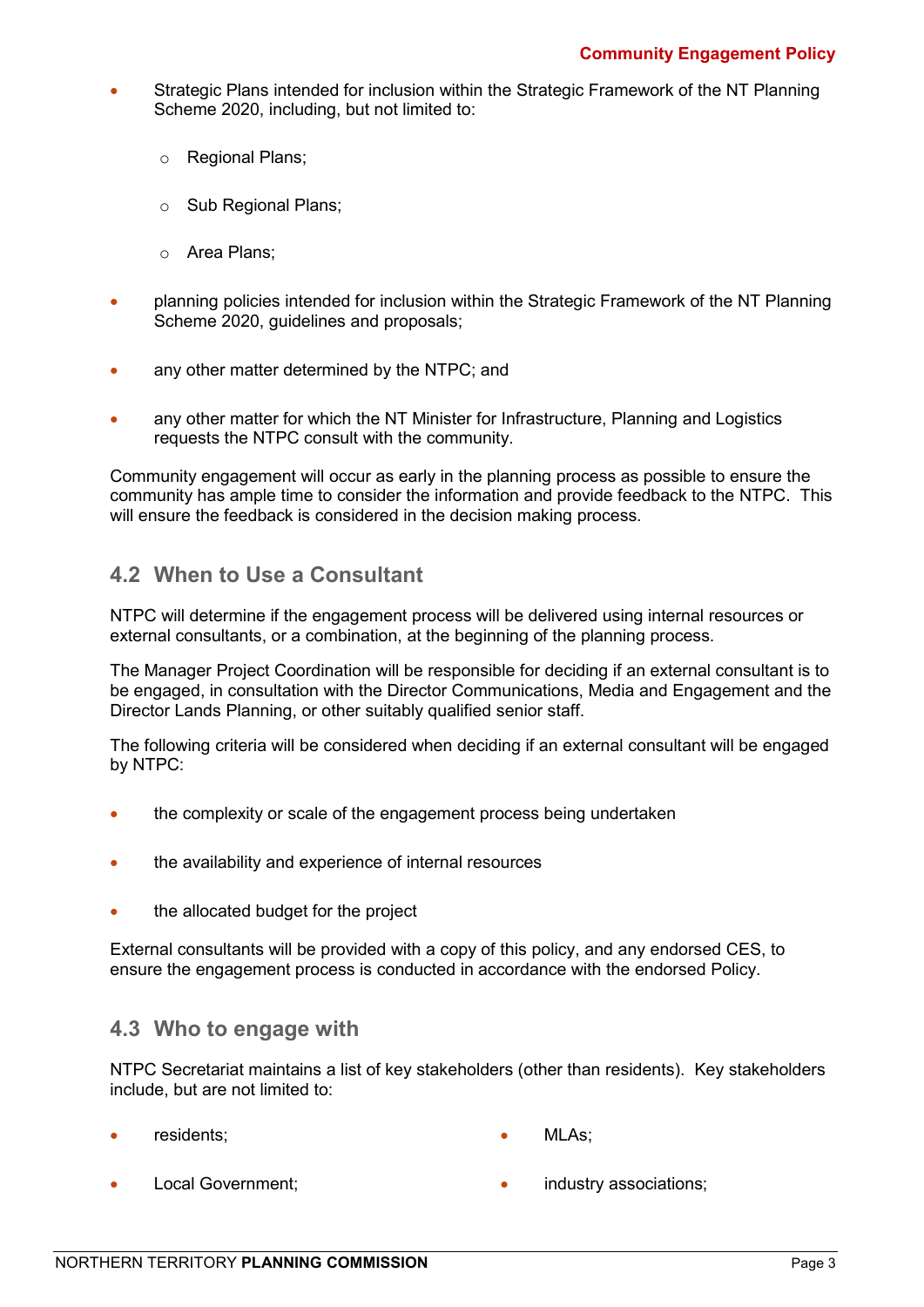### **Community Engagement Policy**

- community groups;
- environmental groups;
- Land Councils:
- Traditional Owners;
- non-Government agencies;
- Government agencies (Territory & Federal);
- consultants; and
- media

Other stakeholders will be identified in the planning stages of the engagement process, and will include members of the public who will be affected by the plan, project or policy being undertaken by NTPC.

Stakeholder identification and analysis will be conducted as part of a CES and will clearly identify key stakeholders, likely issues to arise during consultation, communication methods and level of engagement.

#### *Key Points to Identifying Stakeholders*

- $\checkmark$  Use a consistent method for the identification of stakeholders to ensure inclusive, credible and equitable representation in community engagement processes.
- $\checkmark$  Develop a list of potential stakeholders
- $\checkmark$  Consider physical context of project, demographics and socio-economic analysis to identify stakeholders
- $\checkmark$  Engage with key stakeholders as early as possible in the process
- $\checkmark$  Develop and maintain effective working relationships with identified stakeholders
- $\checkmark$  Leverage stakeholder networks to identify and engage additional or previously unidentified stakeholders
- $\checkmark$  Consider ways to identify potential "hard to reach" stakeholders and barriers to accessing community engagement processes, and maximise opportunities to engaging those stakeholders

## <span id="page-6-0"></span>**4.4 Level of engagement**

The level of engagement undertaken is to be determined independently for each project and each stakeholder, as a number of internal and external factors will require consideration for each project. Factors include, but are not limited to:

- immediate or long term impact on the community;
- level of interest from the community, as perceived by internal stakeholders;
- level of interest being shown by the community;
- degree of potential community impact;
- underlying values and views of external stakeholders: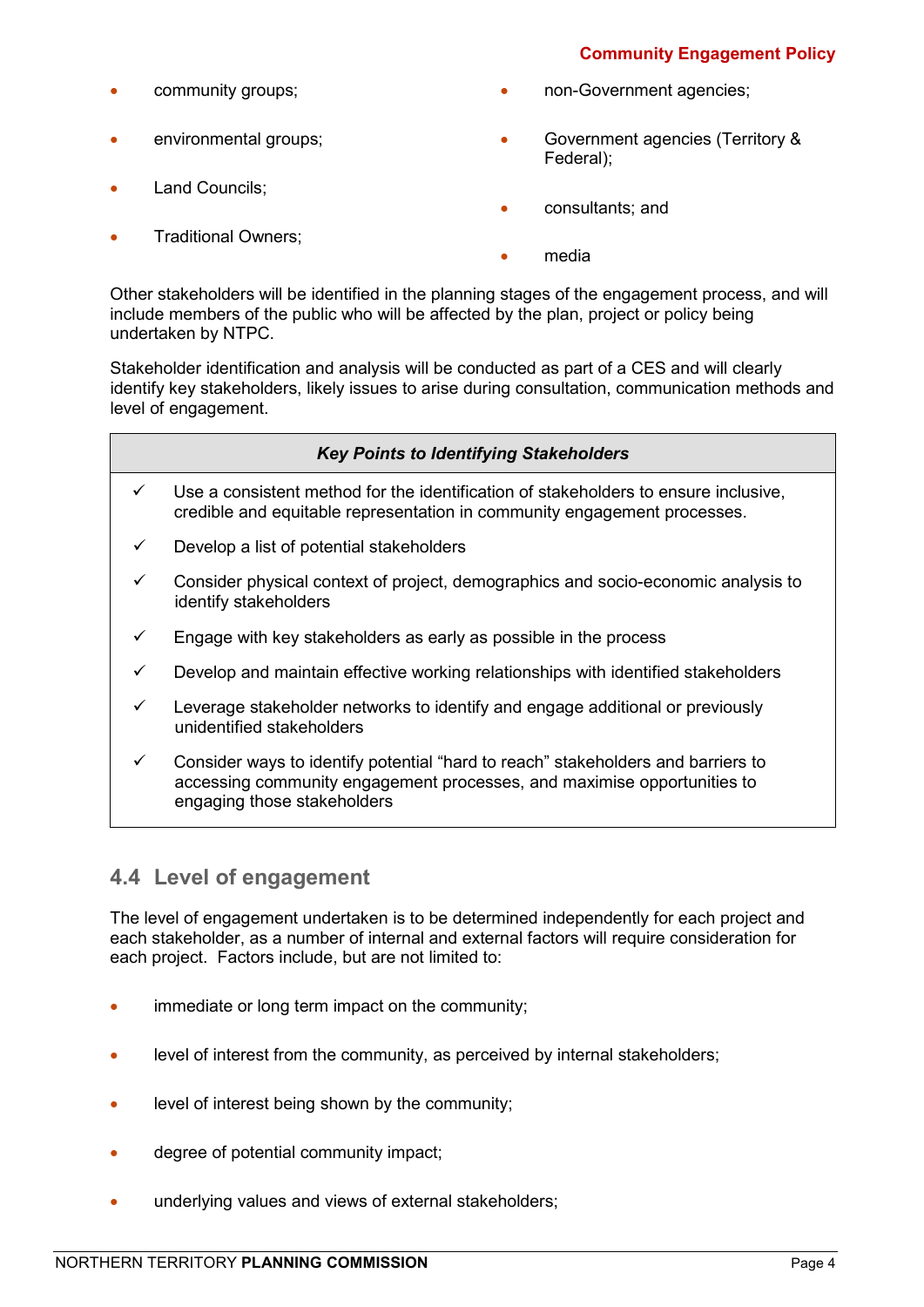- degree of complexity;
- degree of political sensitivity;
- availability of resources; and
- media interest.

The NTPC's approach to community engagement is informed by the International Association for Public Participation's (IAP2) Core Values and Public Participation Spectrum. The IAP2 Spectrum identifies and defines recognised levels of community engagement.

When planning for community engagement the most appropriate level of participation should be determined in conjunction with the Spectrum, as well as the abovementioned factors. The IAP2 Spectrum is included as Appendix B.

## <span id="page-7-0"></span>**5. Delivering the Engagement**

## <span id="page-7-1"></span>**5.1 Providing the Information**

It is imperative that stakeholders and community have access to the documents, plans and information under consideration, in an appropriate format, so they can consider their position and provide effective feedback to the NTPC.

Engagement methods need to be carefully considered and flexible to ensure engagement is meaningful, fit for purpose and appropriate to stakeholders including consideration of literacy, culture, gender, age and language. This is especially important in the NT where engaging with remote and Aboriginal communities requires taking into account cultural protocols, language and associated sensitivities.

Engagement materials, including copies of the draft plan and/or documents, will be made available in the following ways:

- A webpage will be developed (where appropriate) on the NTPC website to summarise the project, and provide the following documents for viewing and/or download:
	- o Relevant draft plans and/or documents
	- o On-line feedback form for immediate response
- All key stakeholders will be contacted in writing, preferably by email, providing a brief summary of the project, and providing a link to the NTPC website to obtain the draft plans and/or documents.
- Copies of the draft plans and/or documents will be provided to those stakeholders who request a hard copy.
- Extra copies of the draft plans and/or documents will be held by NTPC Secretariat for use at information sessions, briefings and workshops, or as required.

Other methods of providing project information will be informed by the stakeholder analysis conducted for each project, and may include: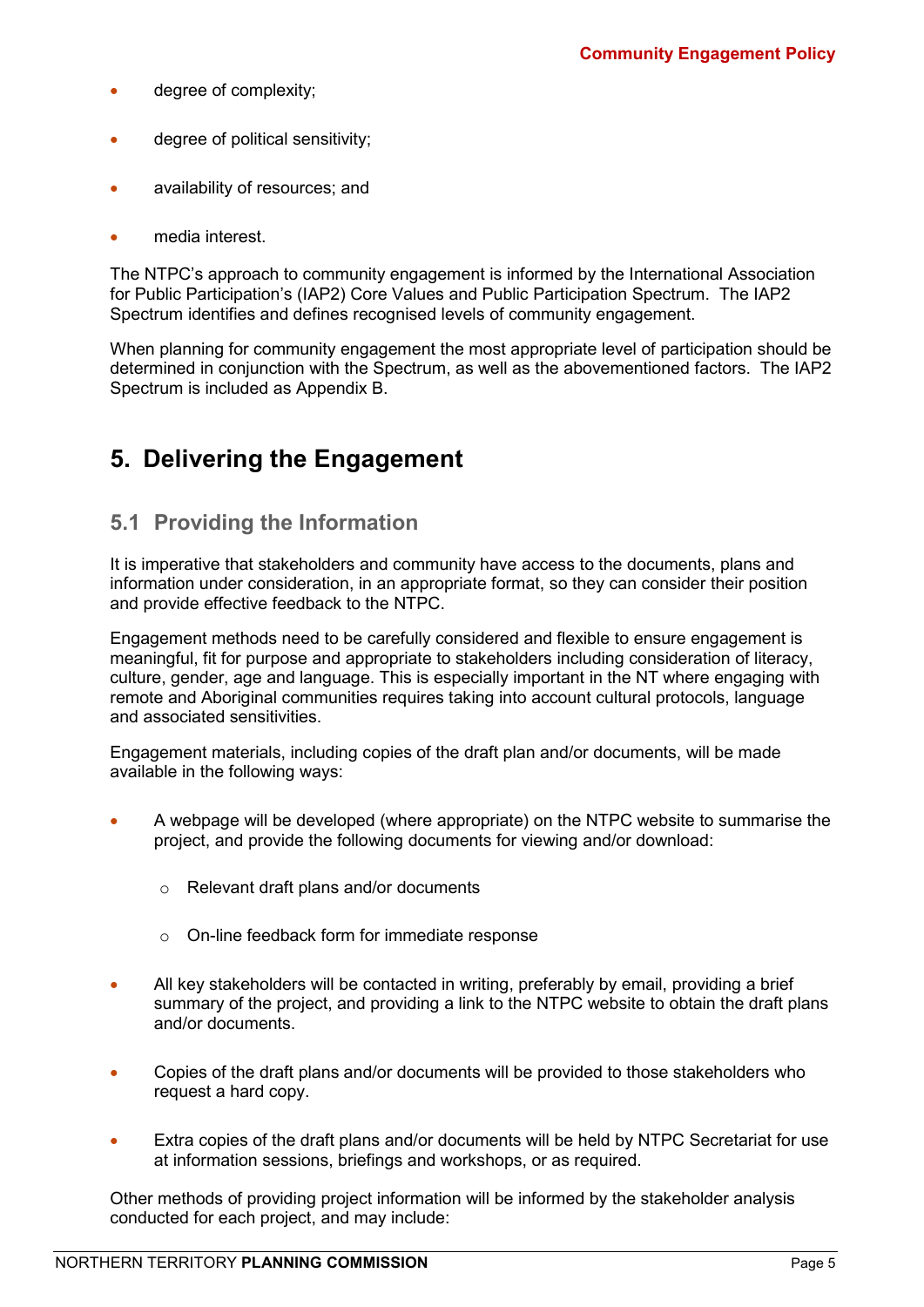- traditional media e.g. newspaper, television and radio.
- social and other digital media
- imagery, videos and animations
- letter drops to residents
- open days
- information stalls in high traffic venues,
- workshops and public information sessions

### <span id="page-8-0"></span>**5.2 Collating the feedback**

The NTPC values all feedback obtained during an engagement process. The importance of recording all feedback, both oral and written, is paramount.

All feedback, including oral feedback summaries, online feedback forms and written submissions will be included in a "summary of feedback" document prepared by NTPC or their consultant. The summary format should provide results that are easy to interpret and make sense to stakeholders and decision makers.

### <span id="page-8-1"></span>**5.3 Providing feedback to participants**

NTPC acknowledges the importance of providing feedback to participants throughout project development and once the consultation period has concluded.

Periodic updates to be provided on project progress will be identified in the CES and distributed through the methods identified in the CES.

Notification of the conclusion of the consultation period will be provided to each participant, and will acknowledge the contribution made by all participants in the project.

Ideally, outcomes from the engagement process, as well as an indication of the next steps in the progression of the project should be advised to all participants. Where this is not possible, updates on the project will be provided to participants and the community.

### <span id="page-8-2"></span>**5.4 Preparing a Consultation Report**

At the conclusion of the engagement process, NTPC or its consultant will prepare a consultation report. The report will include the summary of feedback, and outline key messages obtained from the consultation.

The consultation report will be made available on the NTPC website and all participants in the engagement notified of its availability.

## <span id="page-8-3"></span>**6. Evaluation**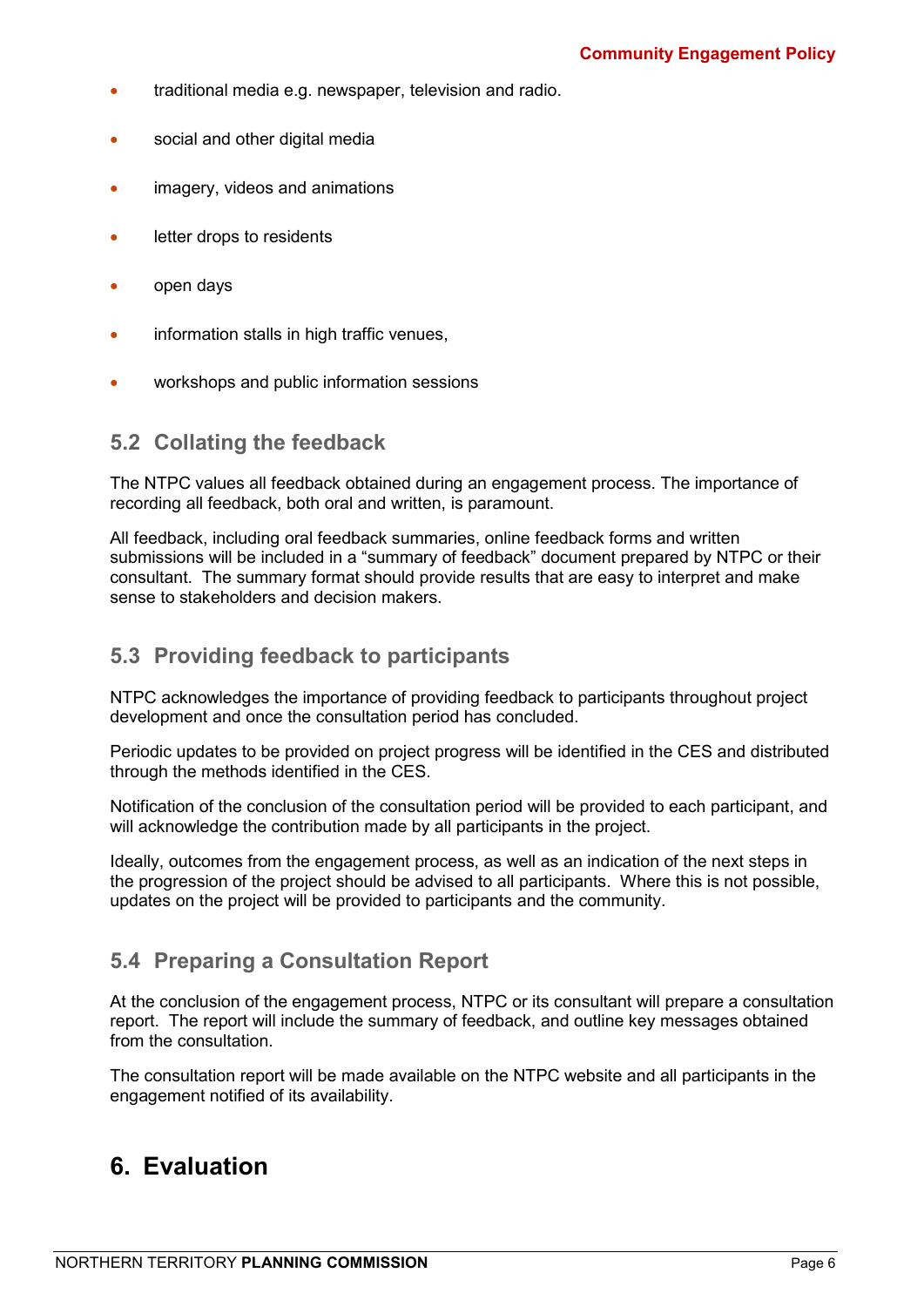An evaluation will be undertaken at the conclusion of the project to measure the effectiveness of the engagement process undertaken for each project.

When compiling the evaluation, the following may be included:

- responses to evaluation questions distributed during the community engagement process
- informal or ad hoc feedback from participants in the community engagement process
- evaluation/summary/de-brief meetings with decision makers and key stakeholders.

The following table outlines performance measures for evaluating the engagement process:

| <b>Stage of</b><br><b>Engagement</b> | <b>Performance Measures</b>                                                                                                       |  |  |
|--------------------------------------|-----------------------------------------------------------------------------------------------------------------------------------|--|--|
| Planning                             | Adequate resources and expertise have been provided to<br>implement consultation outlined in the community engagement<br>strategy |  |  |
| Consultation                         | Participants have a clear understanding of the objectives of<br>engagement and their level of involvement in decision making.     |  |  |
|                                      | There is a variety of means by which a community can have a say                                                                   |  |  |
| Analysis                             | The mix of methods used in consultation have engaged<br>stakeholders                                                              |  |  |
|                                      | Participation of stakeholders reflects the demographic profile of<br>the community being engaged                                  |  |  |
| Results                              | Stakeholders have been informed about the results of consultation<br>and can observe how their input has been considered.         |  |  |

Results of the evaluation will be used by NTPC to improve future engagement strategies and processes.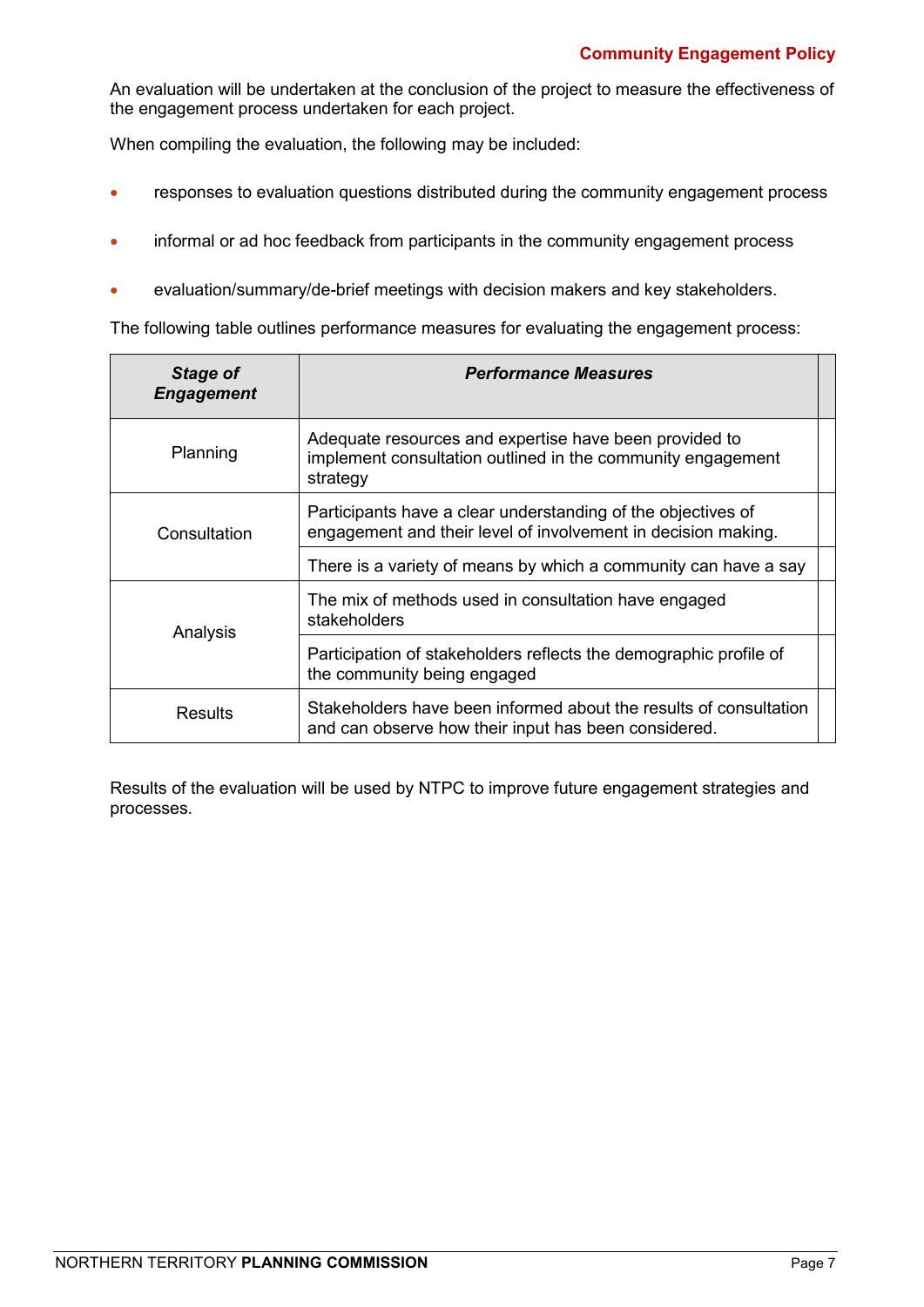## <span id="page-10-0"></span>**Appendix A – Key items for inclusion in Community Engagement Strategy**

### **1. Introduction and Purpose**

- 1.1 Project Introduction<br>1.2 Purpose of Engager
- 1.2 Purpose of Engagement<br>1.3 Engagement Objectives
- 1.3 Engagement Objectives<br>1.4 Scope of Engagement
- Scope of Engagement

#### **2. Key Messages**

- 2.1 Overall Key Messages<br>2.2 Focus Area / Issue Spe
- Focus Area / Issue Specific

#### **3. Research and Analysis**

- 3.1 Engagement Context<br>3.2 Relevant learnings fro
- 3.2 Relevant learnings from previous engagement<br>3.3 Stakeholder Analysis
- Stakeholder Analysis

#### **4. Engagement Tools**

### **5. Engagement Action Plan**

- 5.1 Engagement Activities Matrix<br>5.2 Indicative Engagement Schec
- Indicative Engagement Schedule

#### **6. Monitoring, Review and modification of Engagement Activities**

- 6.1 Review and modification of engagement activities<br>6.2 Monitoring of engagement activities
- Monitoring of engagement activities

#### **7. Reporting**

- 7.1 Interim Engagement Summary<br>7.2 Consultation Report
- 7.2 Consultation Report<br>7.3 Lessons Learned
- Lessons Learned
- 7.4 Engagement Review / Debrief Meeting